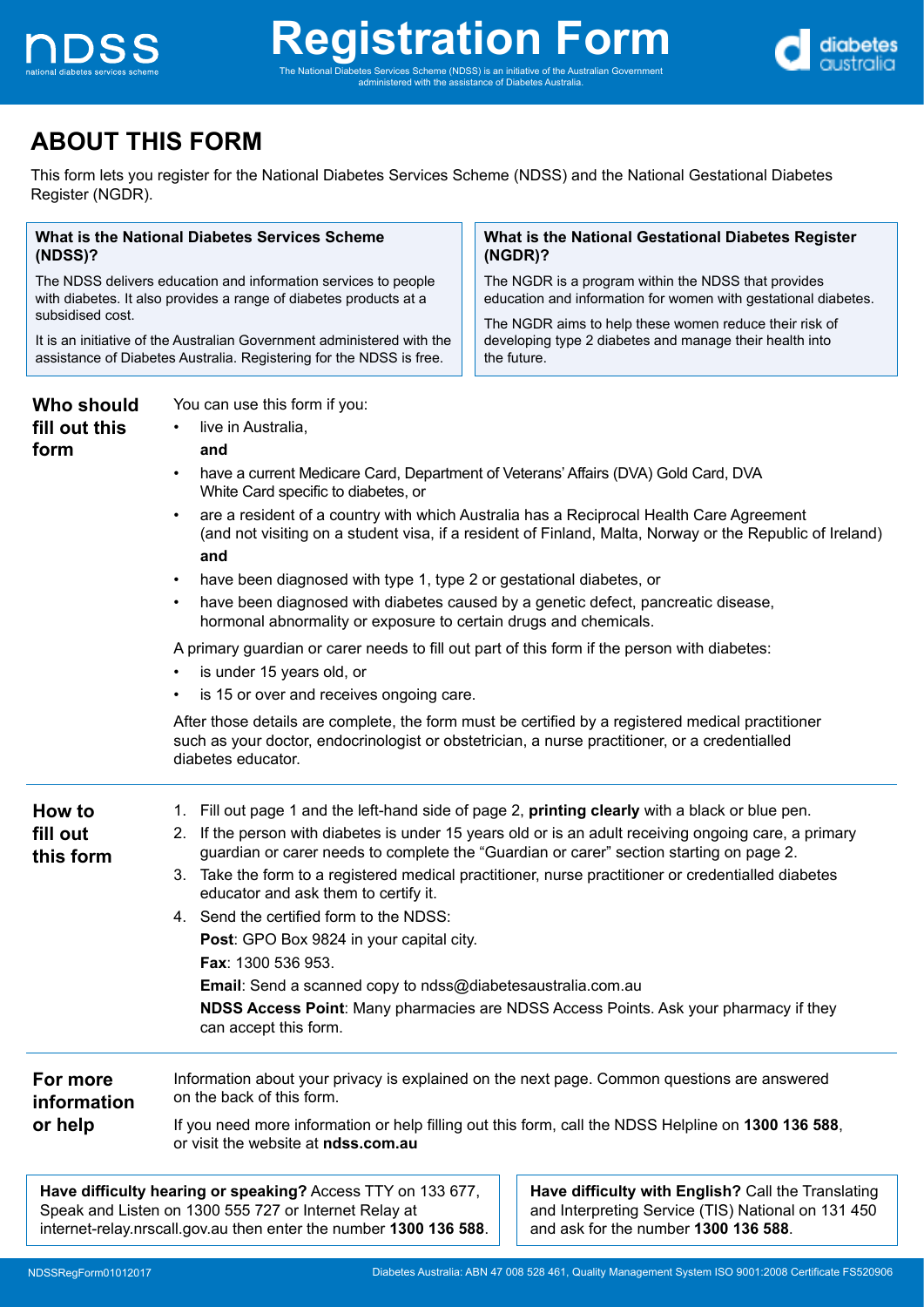



### **YOUR PRIVACY**

| How we<br>use your<br>information | Diabetes Australia and NDSS Agents respect your privacy. We use your details to provide:<br>information about the NDSS and about managing your diabetes,<br>education and support services, and<br>$\bullet$<br>access to products at subsidised prices.<br>$\bullet$<br>We may also use your details to communicate with you about:<br>research into diabetes and related health conditions, and<br>your local state or territory diabetes organisation's activities and services. |  |
|-----------------------------------|-------------------------------------------------------------------------------------------------------------------------------------------------------------------------------------------------------------------------------------------------------------------------------------------------------------------------------------------------------------------------------------------------------------------------------------------------------------------------------------|--|
|                                   | If you wish, once you have registered, you can ask us not to contact you about these matters.<br>You will still receive important information about diabetes and NDSS product safety issues.                                                                                                                                                                                                                                                                                        |  |
|                                   | You have a choice about whether or not to provide information to us. If you choose not to provide us<br>with the information we need, we may not be able to register you for the NDSS.                                                                                                                                                                                                                                                                                              |  |
| <b>Protecting</b>                 | Your information is protected by Commonwealth laws including the Privacy Act 1988.                                                                                                                                                                                                                                                                                                                                                                                                  |  |
| your<br>privacy                   | Diabetes Australia and its Agents are committed to protecting your privacy. Diabetes Australia's privacy<br>policy contains information about how you can access and correct your personal information held by us.<br>The policy also explains how to complain about a breach of your privacy, and how Diabetes Australia<br>deals with privacy complaints. You can view our privacy policy at ndss.com.au or ask for a copy by<br>calling 1300 136 588.                            |  |
| Who can                           | The information you give in this form will be accessed by:                                                                                                                                                                                                                                                                                                                                                                                                                          |  |
| access your<br>information        | 1. Diabetes Australia, the Commonwealth, NDSS Agents and other organisations that deliver the<br>NDSS and related services on behalf of the Australian Government.                                                                                                                                                                                                                                                                                                                  |  |
|                                   | We share your personal information for the purposes of, and to manage, the NDSS. Sometimes we<br>need to share information that identifies you (for example, when we share your name and address<br>with a mailing house to send you NDSS information). Wherever possible, we will only share your<br>details in ways that do not identify you.                                                                                                                                     |  |
|                                   | 2. The Australian Institute of Health and Welfare, which uses your information for statistical analysis<br>for the Commonwealth, and to assist Diabetes Australia to manage the NDSS.                                                                                                                                                                                                                                                                                               |  |
|                                   | 3. State and territory diabetes organisations, which are dedicated to assisting people with diabetes<br>and their carers. Your local organisation may contact you to help you with your diabetes.                                                                                                                                                                                                                                                                                   |  |
|                                   | 4. Researchers. Australian diabetes researchers lead the world in searching for a cure, as well as for<br>better ways to treat and manage the condition.                                                                                                                                                                                                                                                                                                                            |  |
|                                   | We provide researchers with information that does not identify you. But some important research can<br>only be done when people have been identified. In these cases, we will contact you (for example, by<br>letter) to ask whether or not you would like to participate in the research. Only if and when you give<br>your consent to participate will we share with researchers any information that identifies you.                                                             |  |
|                                   | 5. Third parties. The Commonwealth may direct us to share your information with other<br>Commonwealth agencies or health service providers. Your information may also be shared with<br>other third parties as authorised or required by law.                                                                                                                                                                                                                                       |  |
|                                   | <b>NDSS AGENTS AND ACCESS POINTS</b>                                                                                                                                                                                                                                                                                                                                                                                                                                                |  |

NDSS Agents are the local diabetes organisation in each state or territory. These organisations provide a range of education and support services.

NDSS Access Points provide information about managing diabetes, sell diabetes products and accept completed NDSS registration forms. Many community pharmacies are NDSS Access Points, as are some health centres, clinics and hospitals.

To find or contact an NDSS Agent or Access Point, visit **ndss.com.au** or call **1300 136 588**.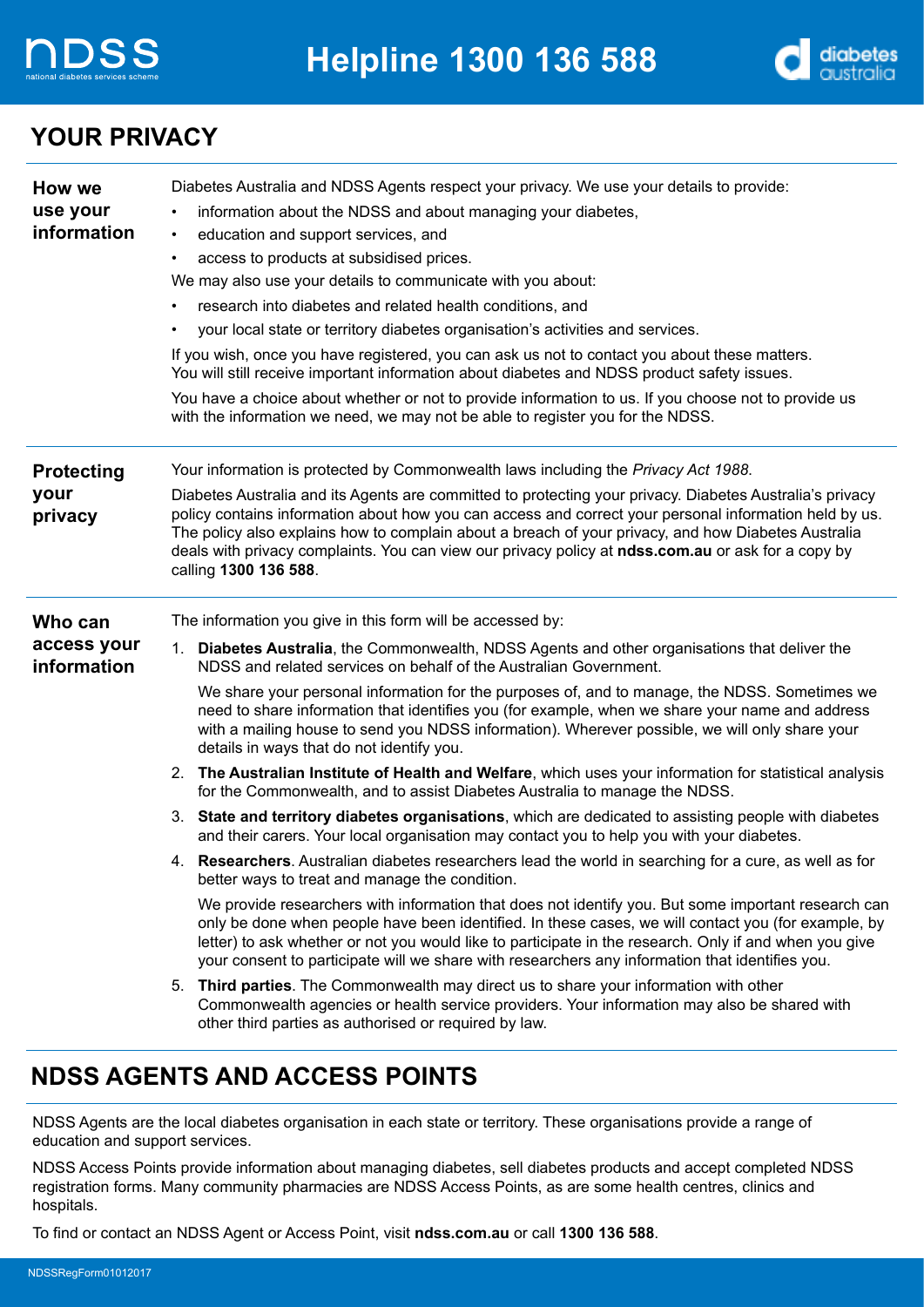



### **FREQUENTLY ASKED QUESTIONS**

| How does<br>registration with                                             | Registration with the NDSS provides subsidised products. It also gives you lifetime access to education<br>and support to help you manage your diabetes.                                                                                                                                                                                                                                              |
|---------------------------------------------------------------------------|-------------------------------------------------------------------------------------------------------------------------------------------------------------------------------------------------------------------------------------------------------------------------------------------------------------------------------------------------------------------------------------------------------|
| the NDSS help<br>me?                                                      | Support services are delivered by your local state or territory organisation and include:                                                                                                                                                                                                                                                                                                             |
|                                                                           | The NDSS Helpline on 1300 136 588, which provides information about diabetes and the NDSS.                                                                                                                                                                                                                                                                                                            |
|                                                                           | Education and support provided by diabetes educators, dietitians and other health professionals.                                                                                                                                                                                                                                                                                                      |
|                                                                           | Programs and activities for people with diabetes and their carers.                                                                                                                                                                                                                                                                                                                                    |
| Is everyone with                                                          | You can register for the NDSS if:                                                                                                                                                                                                                                                                                                                                                                     |
| diabetes eligible<br>for the NDSS?                                        | you have been diagnosed with type 1, type 2 or gestational diabetes, or                                                                                                                                                                                                                                                                                                                               |
|                                                                           | you have been diagnosed with diabetes caused by a genetic defect, pancreatic disease, hormonal<br>$\bullet$<br>abnormality or exposure to certain drugs and chemicals.                                                                                                                                                                                                                                |
|                                                                           | You are not able to register if you have pre-diabetes or impaired glucose tolerance, or if your health is<br>being monitored in case you develop diabetes.                                                                                                                                                                                                                                            |
| <b>What products</b><br>are available?                                    | The NDSS provides access to a range of diabetes products at a subsidised cost. Which NDSS products<br>you can access, and how many, depends on your type of diabetes and what medications you need to<br>manage it.                                                                                                                                                                                   |
|                                                                           | If you have type 1, gestational, or a rarer form of diabetes, or are using insulin, you can access test<br>strips, syringes and pen needles. People with type 1 and gestational diabetes, or those using insulin,<br>can also access insulin pump consumables. Your health professional will need to submit an "Insulin<br>Pump Consumables Assessment" form.                                         |
|                                                                           | If you have type 2 diabetes and are not using insulin, you can buy an initial supply of subsidised blood<br>glucose test strips. If your health professional says you need more test strips after six months, you will<br>need to submit a "Test Strip Six Month Approval" form, signed by that health professional.                                                                                  |
| What if I do not<br>have an Australian<br><b>Medicare or DVA</b><br>card? | Visitors to Australia who are residents of Belgium, Finland, Italy, Malta, New Zealand, Norway, Slovenia,<br>Sweden, the Netherlands, the Republic of Ireland and the United Kingdom may be eligible under a<br>Reciprocal Health Care Agreement (RHCA). Visitors travelling on a student visa from Finland, Malta,<br>Norway and the Republic of Ireland are not covered by a RHCA and not eligible. |
|                                                                           | If you think a RHCA applies to you, please include a photocopy of your passport and your Australian<br>visa when you submit this form.                                                                                                                                                                                                                                                                |
| Who can certify<br>my form?                                               | Only registered medical practitioners, nurse practitioners and credentialled diabetes educators can<br>certify this form. If the right person has not certified your form, we will not be able to process it.                                                                                                                                                                                         |
| Why do I need to<br>tell you personal<br>information,                     | We ask for your personal details so that we can give you the right support. The more we understand<br>about people who have diabetes, the more relevant we can make the services we deliver. We need<br>your postal address so we can send you important information.                                                                                                                                 |
| like where I live<br>or about my GP?                                      | Weight and height are important elements for current research into diabetes management and<br>prevention. Even estimates of these measurements are very useful.                                                                                                                                                                                                                                       |
|                                                                           | When you register for the NGDR, both you and your doctor will receive regular reminders to check<br>for diabetes.                                                                                                                                                                                                                                                                                     |
| What if my details<br>change?                                             | Print the "Personal Details Update" form at ndss.com.au or ask for one at any NDSS Access Point.<br>Fill it out and send it to the address on the form, along with any extra information that is required.                                                                                                                                                                                            |
| What if the<br>treatment for my                                           | If you start to use insulin or an approved injectable blood glucose lowering medication, you need to<br>tell us. Then we can make sure you have access to the NDSS products and services you need.                                                                                                                                                                                                    |
| diabetes changes?                                                         | You do not need to complete a new NDSS registration form. Ask your credentialled diabetes educator,<br>nurse practitioner, registered medical practitioner or pharmacist to submit an NDSS<br>"Medication Change" form for you. They can download it from ndss.com.au and should attach<br>a photocopy of your prescription.                                                                          |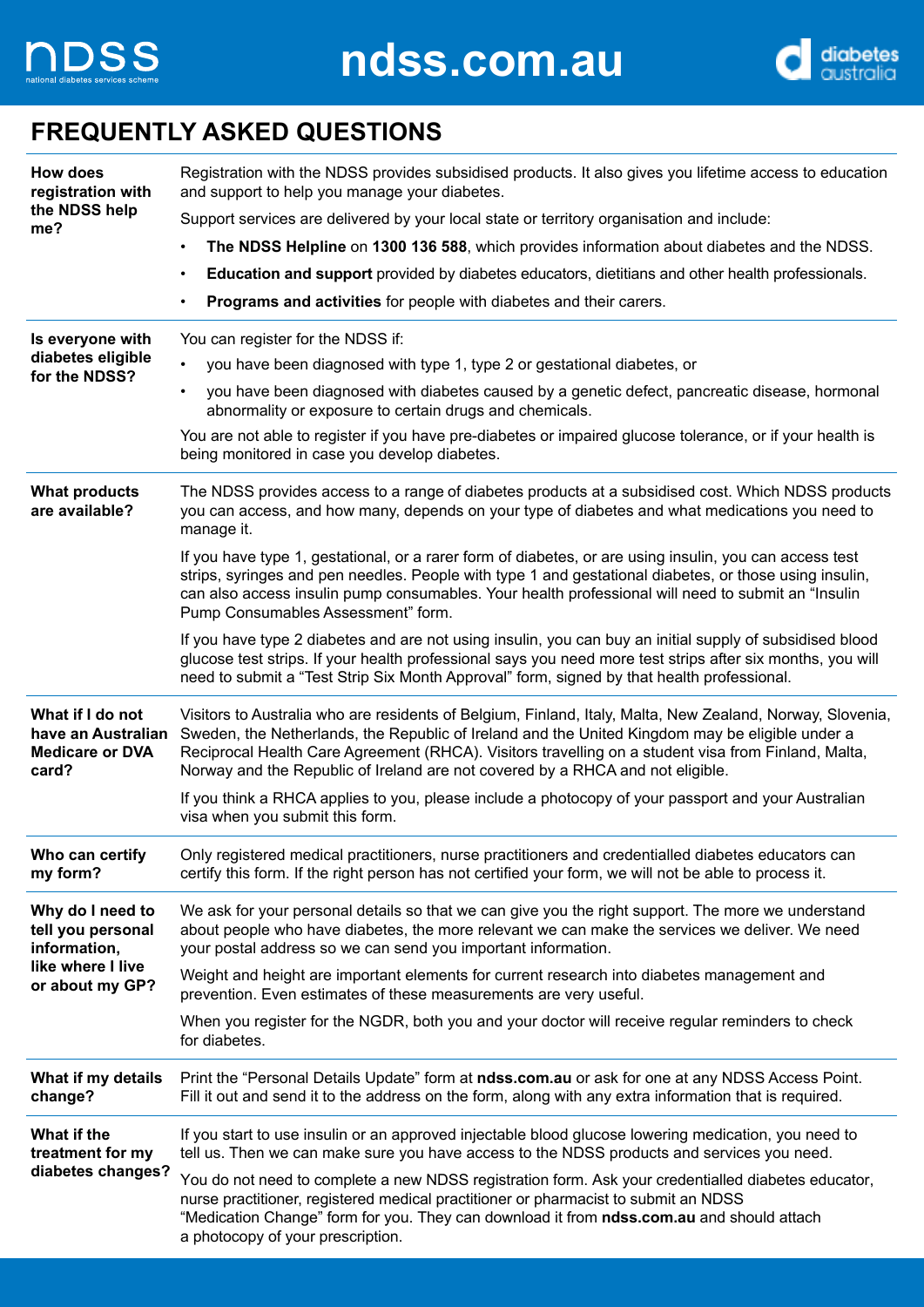|              | <b>Person with diabetes</b>                                               | 12 Do you have a gold DVA card?                                                                                                                                                                                                                                                                                                                                                      |
|--------------|---------------------------------------------------------------------------|--------------------------------------------------------------------------------------------------------------------------------------------------------------------------------------------------------------------------------------------------------------------------------------------------------------------------------------------------------------------------------------|
|              | The questions in this section are about the person with diabetes.         | $\overline{N}$ $\overline{O}$ Go to 13                                                                                                                                                                                                                                                                                                                                               |
|              | Follow all instructions shown by a $\triangleright$ or a                  | $Yes \rightarrow File$ number                                                                                                                                                                                                                                                                                                                                                        |
|              | Please print clearly in black or blue pen.                                | Go to 15                                                                                                                                                                                                                                                                                                                                                                             |
|              | All questions must be answered unless marked "Optional".                  | 13 Do you have a white, diabetes-specific, DVA card?                                                                                                                                                                                                                                                                                                                                 |
|              |                                                                           | $\text{No}$ Go to 14                                                                                                                                                                                                                                                                                                                                                                 |
| 1            | Title e.g. Ms, Mrs, Miss, Mr, Dr, Mx                                      | $Yes \rightarrow File$ number                                                                                                                                                                                                                                                                                                                                                        |
|              |                                                                           | Include a photocopy of your<br>card when you lodge this form.                                                                                                                                                                                                                                                                                                                        |
| $\mathbf{2}$ | Given name(s)                                                             | Go to 15                                                                                                                                                                                                                                                                                                                                                                             |
|              |                                                                           |                                                                                                                                                                                                                                                                                                                                                                                      |
|              |                                                                           | 14 Do you have a current Medicare card?                                                                                                                                                                                                                                                                                                                                              |
| 3            | <b>Family name</b>                                                        | $\overline{N}$ $\overline{O}$ $\overline{O}$ $\overline{O}$ $\overline{O}$ $\overline{O}$ $\overline{O}$ $\overline{O}$ $\overline{O}$ $\overline{O}$ $\overline{O}$ $\overline{O}$ $\overline{O}$ $\overline{O}$ $\overline{O}$ $\overline{O}$ $\overline{O}$ $\overline{O}$ $\overline{O}$ $\overline{O}$ $\overline{O}$ $\overline{O}$ $\overline{O}$ $\overline{O}$ $\overline{$ |
|              |                                                                           | Yes Number                                                                                                                                                                                                                                                                                                                                                                           |
|              |                                                                           | Go to 15                                                                                                                                                                                                                                                                                                                                                                             |
|              |                                                                           |                                                                                                                                                                                                                                                                                                                                                                                      |
| 4            | Optional Previous name(s) e.g. maiden name                                | 15 Go to 20<br>Because you answered "yes" to one of the three questions                                                                                                                                                                                                                                                                                                              |
|              |                                                                           | above, you do not need to answer questions 16-19.                                                                                                                                                                                                                                                                                                                                    |
|              |                                                                           |                                                                                                                                                                                                                                                                                                                                                                                      |
| 5            | $Male \vert$<br>Intersex<br><b>Sex</b><br>Female                          | 16 Are you a resident of Belgium, Italy, New Zealand,                                                                                                                                                                                                                                                                                                                                |
| 6            | Date of birth                                                             | Slovenia, Sweden, the Netherlands or the United<br>Kingdom?                                                                                                                                                                                                                                                                                                                          |
|              | Note: If person with diabetes is<br>Month<br>Year<br>Day                  | $\text{No}$ $\blacktriangleright$ Go to next question                                                                                                                                                                                                                                                                                                                                |
|              | under 15 years old, the "Guardian<br>or carer" section (on the next page) | $Yes \rightarrow Go$ to 20                                                                                                                                                                                                                                                                                                                                                           |
|              | must also be completed.                                                   |                                                                                                                                                                                                                                                                                                                                                                                      |
|              |                                                                           | 17 Are you a resident of Finland, Malta, Norway or the                                                                                                                                                                                                                                                                                                                               |
| 7            | Daytime phone number (mobile preferred)                                   | <b>Republic of Ireland?</b>                                                                                                                                                                                                                                                                                                                                                          |
|              | For landlines, please include the area code.                              | $\overline{N}$ No $\overline{N}$ You are not eligible for the NDSS                                                                                                                                                                                                                                                                                                                   |
|              |                                                                           | $Yes \rightarrow Go$ to next question                                                                                                                                                                                                                                                                                                                                                |
|              |                                                                           | 18 Are you in Australia on a student visa?                                                                                                                                                                                                                                                                                                                                           |
| ŏ            | <b>Alternative phone number</b> e.g. nome or partner                      | Go to next question<br>No l                                                                                                                                                                                                                                                                                                                                                          |
|              |                                                                           | You are not eligible for the NDSS<br>Yes                                                                                                                                                                                                                                                                                                                                             |
| 9            | Address where you live                                                    | 19 Please provide the following details                                                                                                                                                                                                                                                                                                                                              |
|              | Line 1                                                                    | Passport number                                                                                                                                                                                                                                                                                                                                                                      |
|              | Line 2                                                                    | Country of issue                                                                                                                                                                                                                                                                                                                                                                     |
|              | Suburb or town                                                            | Day<br>Month<br>Year                                                                                                                                                                                                                                                                                                                                                                 |
|              |                                                                           | Visa expiry                                                                                                                                                                                                                                                                                                                                                                          |
|              | Postcode<br>State or territory                                            | Include a photocopy of both your passport and<br>your visa when you lodge this form.                                                                                                                                                                                                                                                                                                 |
|              | <b>10 Postal address</b>                                                  |                                                                                                                                                                                                                                                                                                                                                                                      |
|              | This is where we will send your NDSS card and other                       | 20 In which country were you born?                                                                                                                                                                                                                                                                                                                                                   |
|              | information to help with the management of your diabetes.                 | Australia Go to 21                                                                                                                                                                                                                                                                                                                                                                   |
|              | Same as address shown in Q9                                               | Other Country                                                                                                                                                                                                                                                                                                                                                                        |
|              | or                                                                        |                                                                                                                                                                                                                                                                                                                                                                                      |
|              | Line 1                                                                    | 21 Are you of Aboriginal or Torres Strait Islander<br>origin? Tick all boxes that apply.                                                                                                                                                                                                                                                                                             |
|              |                                                                           | <b>No</b>                                                                                                                                                                                                                                                                                                                                                                            |
|              | Line 2                                                                    | Yes, Aboriginal                                                                                                                                                                                                                                                                                                                                                                      |
|              | Suburb or town                                                            | Yes, Torres Strait Islander                                                                                                                                                                                                                                                                                                                                                          |
|              | Postcode<br>State or territory                                            |                                                                                                                                                                                                                                                                                                                                                                                      |
|              |                                                                           | 22 Which language do you most often speak at home?                                                                                                                                                                                                                                                                                                                                   |
| 11           | <b>Email address</b>                                                      | English Go to 23                                                                                                                                                                                                                                                                                                                                                                     |
|              |                                                                           | Other Language                                                                                                                                                                                                                                                                                                                                                                       |
|              |                                                                           |                                                                                                                                                                                                                                                                                                                                                                                      |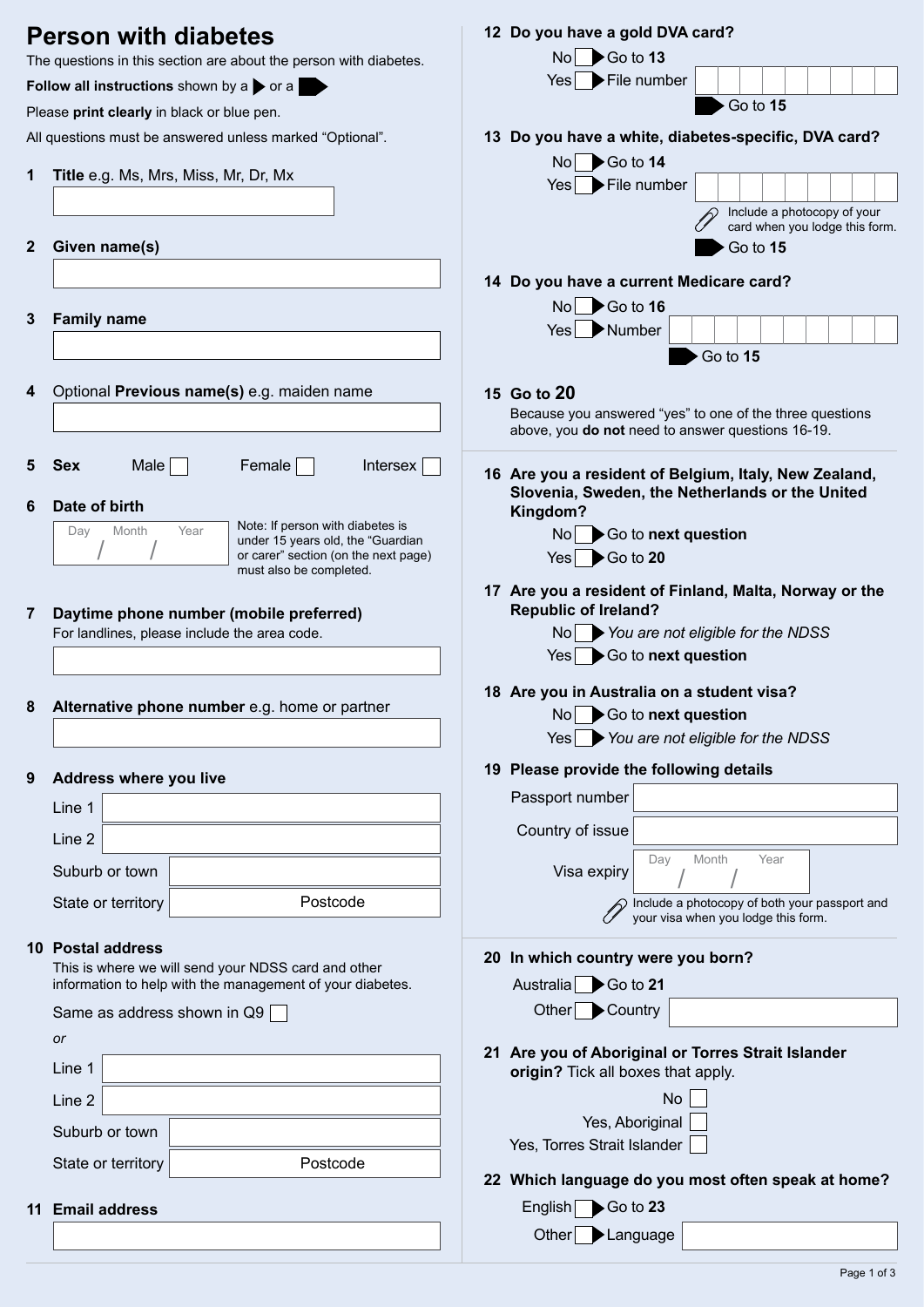### **23 In what month and year did a doctor first diagnose your diabetes?**

|    | clagnose your diabetes ? |                                                                                                  |
|----|--------------------------|--------------------------------------------------------------------------------------------------|
|    | Month                    | Year                                                                                             |
|    |                          | Or, if you don't know the month and year,<br>approximately how long ago was it?                  |
|    |                          | In the last 12 months                                                                            |
|    |                          | Between 1 and 3 years ago                                                                        |
|    |                          | Between 3 and 5 years ago                                                                        |
|    |                          | Between 5 and 10 years ago                                                                       |
|    |                          | More than 10 years ago                                                                           |
|    |                          | 24 Were you living in Australia when first diagnosed?                                            |
|    | Yesl                     | $\triangleright$ Go to 25                                                                        |
|    | No.                      | Country you were living in:                                                                      |
|    |                          | Go to 26                                                                                         |
|    |                          | 25 Where were you living when first diagnosed?                                                   |
|    | Suburb or town           |                                                                                                  |
|    | State or territory       | Postcode                                                                                         |
|    |                          | 26 Which of the following is the person with diabetes?                                           |
|    | Under 15 years old       |                                                                                                  |
|    | An adult receiving       | Go to "Guardian or carer"<br>section (on right)                                                  |
|    | ongoing care             |                                                                                                  |
|    | Neither of the above     | Go to next question                                                                              |
|    |                          |                                                                                                  |
| 27 |                          | By signing here, you are confirming that you                                                     |
|    |                          | require NDSS products and/or services for the                                                    |
|    |                          | management of your diabetes, and that you agree<br>to the collection, use and disclosure of your |
|    |                          | information for the purposes set out in this form.                                               |
|    | Signed                   | Dated                                                                                            |
|    |                          |                                                                                                  |
|    | <b>What next?</b>        |                                                                                                  |
|    |                          | Before lodging this form, make sure it is certified by                                           |
|    |                          | a registered medical practitioner, nurse practitioner                                            |
|    |                          | or credentialled diabetes educator by having them                                                |
|    | complete the next page.  |                                                                                                  |
|    | <b>OFFICE USE ONLY</b>   |                                                                                                  |
|    | Received on              | $\sqrt{2}$<br>$\sqrt{2}$                                                                         |
|    |                          | Lodgement method (tick all boxes that apply)                                                     |
|    | <b>Mail</b>              | Agent<br>Email<br>Fax                                                                            |
|    | Access Point AP Code:    | Contacted?                                                                                       |
|    |                          |                                                                                                  |
|    | Card number              |                                                                                                  |
|    | Issued by                | on<br>$\sqrt{2}$                                                                                 |

## **Guardian or carer**

If the person with diabetes is under 15 years old, or is an adult receiving ongoing care, this section must be completed by a primary guardian or carer. Details for a secondary guardian or carer, if any, can be added after registration.

All questions must be answered.

- **28 Your title** e.g. Ms, Mrs, Miss, Mr, Dr, Mx
- **29 Given name(s)**
- **30 Family name**

### **31 Date of birth**

| Day | Month | Year |
|-----|-------|------|
|     |       |      |

#### **32 Postal address**

This is where we will send the NDSS card and other information to help with the management of diabetes.

| Same as address shown in Q10             |  |
|------------------------------------------|--|
| (postal address of person with diabetes) |  |
| or                                       |  |
|                                          |  |

| Line 1             |          |
|--------------------|----------|
| Line 2             |          |
| Suburb or town     |          |
| State or territory | Postcode |

**33 Daytime phone number (mobile preferred)** For landlines, please include the area code.

### **34 Email address**

- **35 Relationship to person with diabetes**
- **36 By signing here, you are confirming that:**
	- **• you are a primary guardian or carer for the person named in Q2 and Q3; and**
	- **• this person requires NDSS products and/or services for the management of their diabetes; and**
	- **• both you and the person with diabetes agree to the collection, use and disclosure of your information for the purposes set out in this form.**

| Signed | ີ*≏∩ |
|--------|------|
|        |      |

### **What next?**

Before lodging this form, make sure it is certified by a registered medical practitioner, nurse practitioner or credentialled diabetes educator by having them complete the next page.